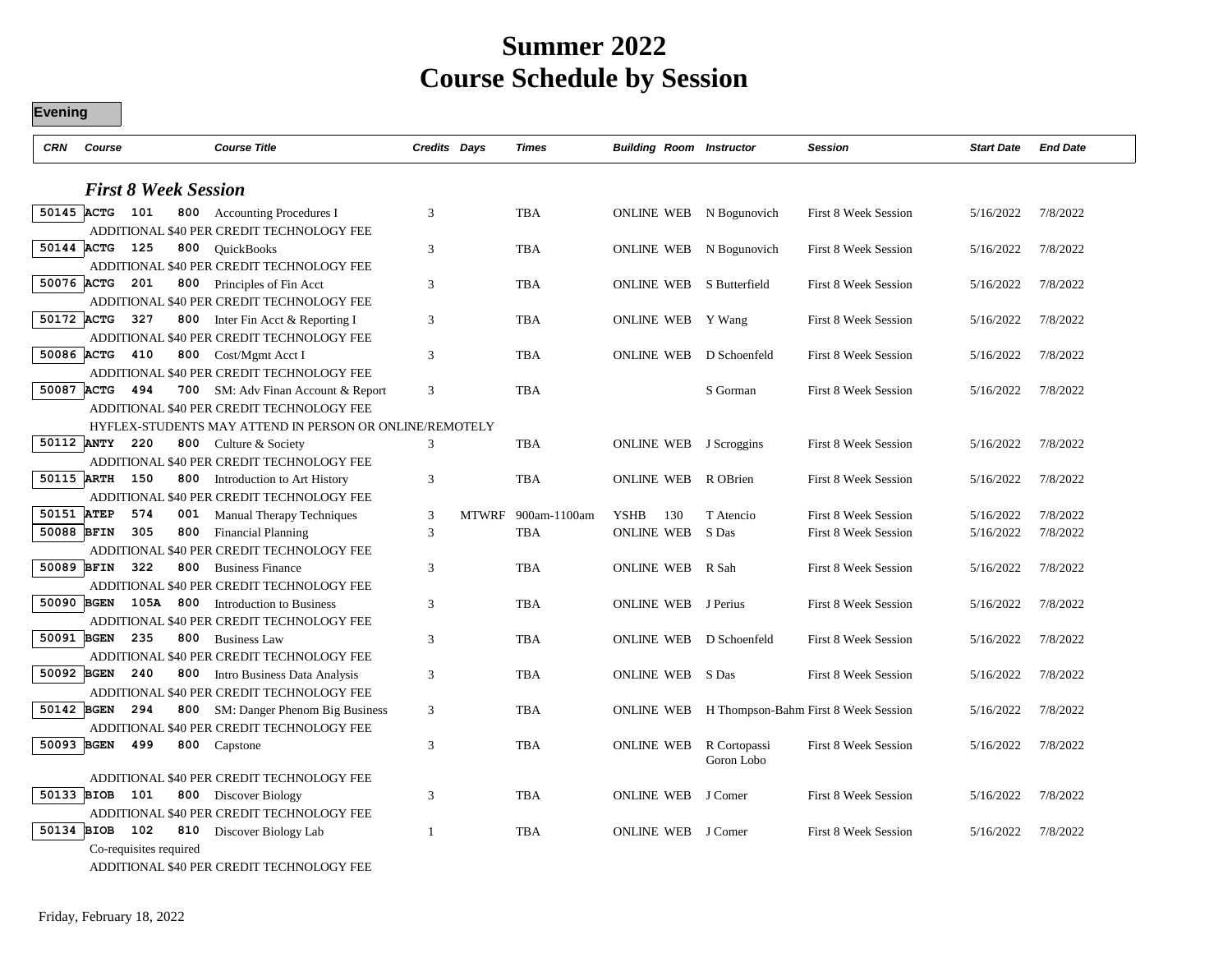| <b>CRN</b> | Course         |                        |     | <b>Course Title</b>                                                            | Credits Days   |             | <b>Times</b>       |                   |            | <b>Building Room Instructor</b>              | <b>Session</b>              | <b>Start Date</b> | <b>End Date</b> |
|------------|----------------|------------------------|-----|--------------------------------------------------------------------------------|----------------|-------------|--------------------|-------------------|------------|----------------------------------------------|-----------------------------|-------------------|-----------------|
| 50080 BMGT |                | 322                    | 800 | <b>Operations Management</b>                                                   | 3              |             | TBA                |                   |            | <b>ONLINE WEB</b> R Cortopassi<br>Goron Lobo | <b>First 8 Week Session</b> | 5/16/2022         | 7/8/2022        |
|            |                |                        |     | ADDITIONAL \$40 PER CREDIT TECHNOLOGY FEE                                      |                |             |                    |                   |            |                                              |                             |                   |                 |
| 50084 BMIS |                | 311                    |     | 800 Management Information Systems                                             | $\mathfrak{Z}$ |             | <b>TBA</b>         | <b>ONLINE WEB</b> |            | <b>STAFF</b>                                 | First 8 Week Session        | 5/16/2022         | 7/8/2022        |
| 50085 BMKT |                | 337                    |     | ADDITIONAL \$40 PER CREDIT TECHNOLOGY FEE                                      |                |             |                    |                   |            |                                              |                             |                   |                 |
|            |                |                        |     | 800 Consumer Behavior<br>ADDITIONAL \$40 PER CREDIT TECHNOLOGY FEE             | 3              |             | TBA                | <b>ONLINE WEB</b> |            | A Talafuse                                   | First 8 Week Session        | 5/16/2022         | 7/8/2022        |
| 50094 CAPP |                | 120                    |     | 802 Introduction to Computers                                                  | 3              |             | <b>TBA</b>         | <b>ONLINE WEB</b> |            | C McKenzie                                   | <b>First 8 Week Session</b> | 5/16/2022         | 7/8/2022        |
|            |                |                        |     | ADDITIONAL \$40 PER CREDIT TECHNOLOGY FEE                                      |                |             |                    |                   |            |                                              |                             |                   |                 |
|            | 50137 CHMY 121 |                        |     | 001 Intro to General Chemistry                                                 | 3              | TR          | 200pm-420pm        | <b>YSHB</b>       | <b>SCI</b> | E Westbrook                                  | First 8 Week Session        | 5/16/2022         | 7/8/2022        |
|            |                |                        |     |                                                                                |                |             |                    |                   | <b>AUD</b> |                                              |                             |                   |                 |
|            | 50138 CHMY 122 |                        | 100 | Intro to Gen Chem Lab                                                          | $\mathbf{1}$   | TR          | 1100am-150pm       | <b>YSHB</b>       | 234        | E Westbrook                                  | First 8 Week Session        | 5/16/2022         | 7/8/2022        |
|            |                | Co-requisites required |     |                                                                                |                |             |                    |                   |            |                                              |                             |                   |                 |
|            | 50139 CHMY 143 |                        | 001 | College Chemistry II                                                           | 3              | <b>MTWR</b> | 1001am-1110am YSHB |                   |            | D Willems                                    | First 8 Week Session        | 5/16/2022         | 7/8/2022        |
|            |                | Co-requisites required |     |                                                                                |                |             |                    |                   |            |                                              |                             |                   |                 |
|            | 50140 CHMY 144 |                        | 100 | College Chemistry II Lab                                                       | -1             | MW          | 1230pm-350pm       | <b>YSHB</b>       |            | D Willems                                    | <b>First 8 Week Session</b> | 5/16/2022         | 7/8/2022        |
|            |                | Co-requisites required |     |                                                                                |                |             |                    |                   |            |                                              |                             |                   |                 |
|            | 50113 CJUS 494 |                        | 800 | SM: Human Trafficking                                                          | 3              |             | <b>TBA</b>         |                   |            | ONLINE WEB J Scroggins                       | First 8 Week Session        | 5/16/2022         | 7/8/2022        |
| 50106 COMT |                | 561                    | 800 | ADDITIONAL \$40 PER CREDIT TECHNOLOGY FEE                                      |                |             |                    |                   |            |                                              |                             |                   |                 |
|            |                |                        |     | <b>Multicultural Mass Comm</b><br>ADDITIONAL \$40 PER CREDIT TECHNOLOGY FEE    | 3              |             | <b>TBA</b>         | <b>ONLINE WEB</b> |            | M Boehm                                      | First 8 Week Session        | 5/16/2022         | 7/8/2022        |
|            |                |                        |     | CROSS-LISTED: COMX 438-800                                                     |                |             |                    |                   |            |                                              |                             |                   |                 |
|            | 50102 COMX 111 |                        |     | 800 Intro to Public Speaking                                                   | 3              |             | TBA                | <b>ONLINE WEB</b> |            | S Boerboom                                   | <b>First 8 Week Session</b> | 5/16/2022         | 7/8/2022        |
|            |                |                        |     | ADDITIONAL \$40 PER CREDIT TECHNOLOGY FEE                                      |                |             |                    |                   |            |                                              |                             |                   |                 |
|            | 50103 COMX 115 |                        |     | 800 Intro to Interpersonal Comm                                                | 3              |             | <b>TBA</b>         | <b>ONLINE WEB</b> |            | M Tilton                                     | First 8 Week Session        | 5/16/2022         | 7/8/2022        |
|            |                |                        |     | ADDITIONAL \$40 PER CREDIT TECHNOLOGY FEE                                      |                |             |                    |                   |            |                                              |                             |                   |                 |
| 50171      | <b>COMX</b>    | 200                    | 800 | <b>Exploring Comm Studies</b>                                                  | 3              |             | <b>TBA</b>         | <b>ONLINE WEB</b> |            | S Boerboom                                   | First 8 Week Session        | 5/16/2022         | 7/8/2022        |
|            |                |                        |     |                                                                                |                |             |                    |                   |            | M Boehm                                      |                             |                   |                 |
|            |                |                        |     | ADDITIONAL \$40 PER CREDIT TECHNOLOGY FEE                                      |                |             |                    |                   |            |                                              |                             |                   |                 |
| 50104 COMX |                | 212                    | 800 | Intro to Intercultural Comm                                                    | $\mathfrak{Z}$ |             | <b>TBA</b>         | <b>ONLINE WEB</b> |            | M Tilton                                     | First 8 Week Session        | 5/16/2022         | 7/8/2022        |
|            |                |                        |     | ADDITIONAL \$40 PER CREDIT TECHNOLOGY FEE                                      |                |             |                    |                   |            |                                              |                             |                   |                 |
|            | 50108 COMX 340 |                        |     | 800 Visual Rhetoric                                                            | 3              |             | <b>TBA</b>         | ONLINE WEB        |            | S Boerboom                                   | <b>First 8 Week Session</b> | 5/16/2022         | 7/8/2022        |
|            |                |                        |     | ADDITIONAL \$40 PER CREDIT TECHNOLOGY FEE                                      |                |             |                    |                   |            |                                              |                             |                   |                 |
| 50105 COMX |                | 438                    |     | <b>800</b> Multicultural Mass Comm                                             | 3              |             | <b>TBA</b>         | ONLINE WEB        |            | M Boehm                                      | <b>First 8 Week Session</b> | 5/16/2022         | 7/8/2022        |
|            |                |                        |     | ADDITIONAL \$40 PER CREDIT TECHNOLOGY FEE                                      |                |             |                    |                   |            |                                              |                             |                   |                 |
| 50121      | <b>CRWR</b>    | 240                    |     | CROSS-LISTED: COMT 561-800                                                     | 3              |             | <b>TBA</b>         | ONLINE WEB J Duke |            |                                              | First 8 Week Session        | 5/16/2022         | 7/8/2022        |
|            |                |                        |     | 800 Intro Creative Writing Wrkshp<br>ADDITIONAL \$40 PER CREDIT TECHNOLOGY FEE |                |             |                    |                   |            |                                              |                             |                   |                 |
| 50111 ECNS |                | 201                    |     | 800 Principles of Microeconomics                                               | 3              |             | <b>TBA</b>         | <b>ONLINE WEB</b> |            | J Hill                                       | First 8 Week Session        | 5/16/2022         | 7/8/2022        |
|            |                |                        |     | ADDITIONAL \$40 PER CREDIT TECHNOLOGY FEE                                      |                |             |                    |                   |            |                                              |                             |                   |                 |
| 50013 EDF  |                | 501                    | 800 | Research Dsgn & Interpretation                                                 | 3              |             | <b>TBA</b>         |                   |            | <b>ONLINE WEB</b> M Reaves                   | First 8 Week Session        | 5/16/2022         | 7/8/2022        |
|            |                |                        |     | ADDITIONAL \$40 PER CREDIT TECHNOLOGY FEE                                      |                |             |                    |                   |            |                                              |                             |                   |                 |
| 50008 EDF  |                | 515                    |     | 800 Social & Phil Issues in Educ                                               | 3              |             | <b>TBA</b>         | ONLINE WEB        |            | <b>B</b> Ernest                              | <b>First 8 Week Session</b> | 5/16/2022         | 7/8/2022        |
|            |                |                        |     | ADDITIONAL \$40 PER CREDIT TECHNOLOGY FEE                                      |                |             |                    |                   |            |                                              |                             |                   |                 |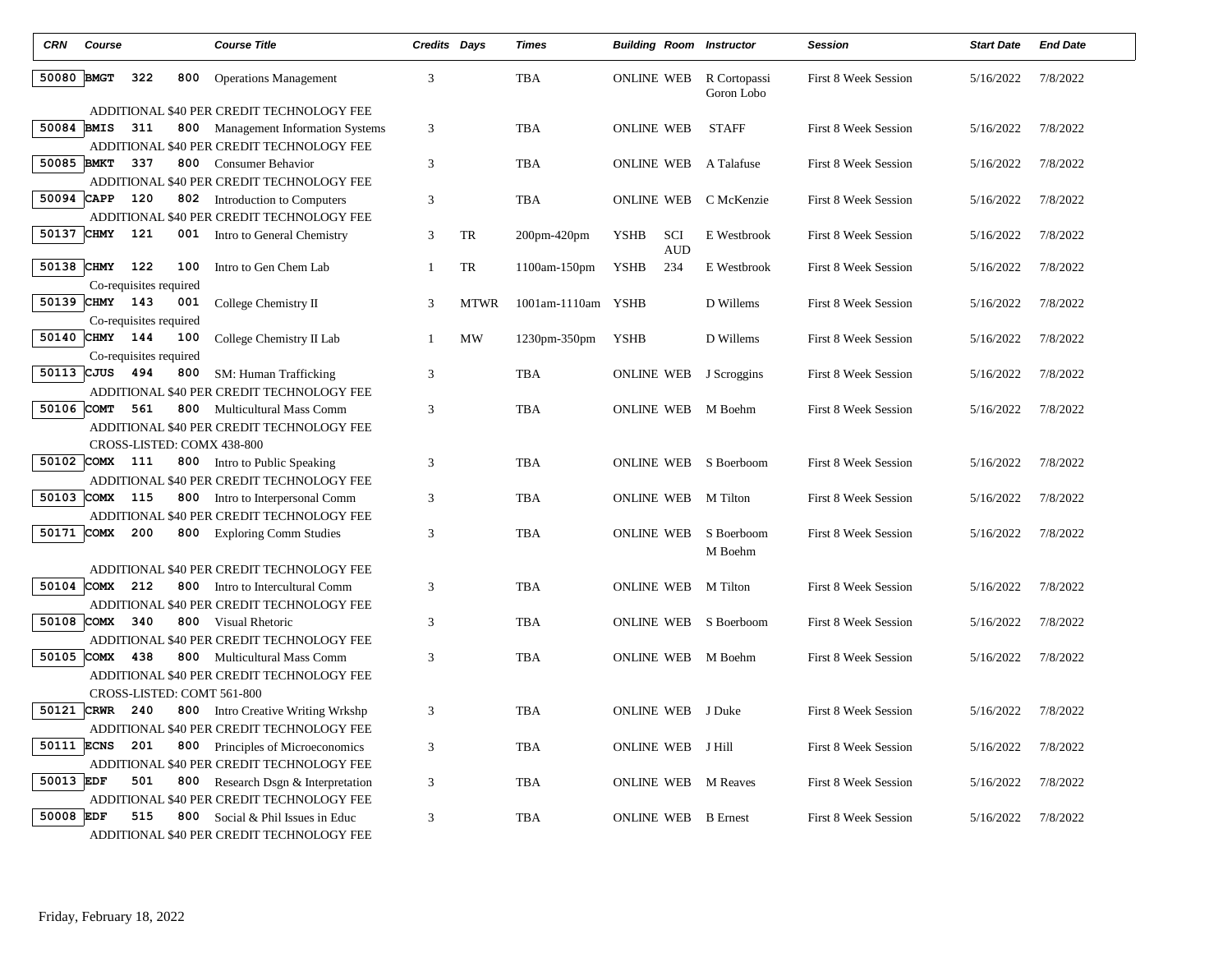| CRN        | Course                                | <b>Course Title</b>                                                       | Credits Days   |             | Times        | <b>Building Room Instructor</b> |              | <b>Session</b>              | <b>Start Date</b> | <b>End Date</b> |
|------------|---------------------------------------|---------------------------------------------------------------------------|----------------|-------------|--------------|---------------------------------|--------------|-----------------------------|-------------------|-----------------|
| 50014 EDU  | 220<br>800                            | Human Growth & Development                                                | 3              |             | <b>TBA</b>   | ONLINE WEB                      | K Holt       | First 8 Week Session        | 5/16/2022         | 7/8/2022        |
|            | Co-requisites required                |                                                                           |                |             |              |                                 |              |                             |                   |                 |
|            |                                       | ADDITIONAL \$40 PER CREDIT TECHNOLOGY FEE                                 |                |             |              |                                 |              |                             |                   |                 |
|            | APPLICATION REQUIRED                  |                                                                           |                |             |              |                                 |              |                             |                   |                 |
| 50015 EDU  |                                       | 220L 810 Human Growth & Development Lab                                   | $\mathbf{0}$   |             | TBA          | <b>ONLINE WEB K Holt</b>        |              | <b>First 8 Week Session</b> | 5/16/2022         | 7/8/2022        |
|            | Pass/Fail                             |                                                                           |                |             |              |                                 |              |                             |                   |                 |
|            | Co-requisites required                |                                                                           |                |             |              |                                 |              |                             |                   |                 |
|            |                                       | ADDITIONAL \$40 PER CREDIT TECHNOLOGY FEE                                 |                |             |              |                                 |              |                             |                   |                 |
|            | APPLICATION REQUIRED                  |                                                                           |                |             |              |                                 |              |                             |                   |                 |
|            | 50170 FILM 160<br>800                 | Introduction to World Cinema<br>ADDITIONAL \$40 PER CREDIT TECHNOLOGY FEE | 3              |             | TBA          | ONLINE WEB M Boehm              |              | <b>First 8 Week Session</b> | 5/16/2022         | 7/8/2022        |
| 50141 GEO  | 101<br>800                            | Intro to Physical Geology                                                 | 3              |             | <b>TBA</b>   | ONLINE WEB                      | S Friedman   | <b>First 8 Week Session</b> | 5/16/2022         | 7/8/2022        |
|            | Co-requisites required                |                                                                           |                |             |              |                                 |              |                             |                   |                 |
|            |                                       | ADDITIONAL \$40 PER CREDIT TECHNOLOGY FEE                                 |                |             |              |                                 |              |                             |                   |                 |
|            | 50027 HADM<br>622                     | 800 Health Quality Techniques                                             | $\overline{2}$ |             | TBA          | <b>ONLINE WEB</b>               | <b>STAFF</b> | <b>First 8 Week Session</b> | 5/16/2022         | 7/8/2022        |
|            |                                       | ADDITIONAL \$40 PER CREDIT TECHNOLOGY FEE                                 |                |             |              |                                 |              |                             |                   |                 |
| 50169 HS   | 483                                   | 800 Intro to Addiction Counseling                                         | 3              |             | <b>TBA</b>   | ONLINE WEB                      | T Dell       | First 8 Week Session        | 5/16/2022         | 7/8/2022        |
|            |                                       | ADDITIONAL \$40 PER CREDIT TECHNOLOGY FEE                                 |                |             |              |                                 |              |                             |                   |                 |
|            | 50126 HSTA 101                        | 800 American History I                                                    | 3              |             | TBA          | ONLINE WEB J Bryan              |              | First 8 Week Session        | 5/16/2022         | 7/8/2022        |
|            |                                       | ADDITIONAL \$40 PER CREDIT TECHNOLOGY FEE                                 |                |             |              |                                 |              |                             |                   |                 |
|            | 50128 HSTA 102                        | <b>801</b> American History II                                            | 3              |             | <b>TBA</b>   | ONLINE WEB J Edgerton           |              | First 8 Week Session        | 5/16/2022         | 7/8/2022        |
|            |                                       | ADDITIONAL \$40 PER CREDIT TECHNOLOGY FEE                                 |                |             |              |                                 |              |                             |                   |                 |
|            | 50127 HSTR 101                        | 800 Western Civilization I                                                | 3              |             | TBA          | <b>ONLINE WEB</b>               | T Rust       | <b>First 8 Week Session</b> | 5/16/2022         | 7/8/2022        |
|            |                                       | ADDITIONAL \$40 PER CREDIT TECHNOLOGY FEE                                 |                |             |              |                                 |              |                             |                   |                 |
| 50117 M    | 105                                   | 800 Contemporary Mathematics<br>ADDITIONAL \$40 PER CREDIT TECHNOLOGY FEE | 3              |             | <b>TBA</b>   | ONLINE WEB                      | T Chih       | <b>First 8 Week Session</b> | 5/16/2022         | 7/8/2022        |
| 50118 M    | 121                                   | 800 College Algebra                                                       | 3              |             | <b>TBA</b>   | ONLINE WEB                      | M Jacobson   | First 8 Week Session        | 5/16/2022         | 7/8/2022        |
|            |                                       | ADDITIONAL \$40 PER CREDIT TECHNOLOGY FEE                                 |                |             |              |                                 |              |                             |                   |                 |
| 50119 M    | 143                                   | 800 Finite Mathematics                                                    | $\overline{4}$ |             | <b>TBA</b>   | <b>ONLINE WEB</b>               | T Chih       | First 8 Week Session        | 5/16/2022         | 7/8/2022        |
|            |                                       | ADDITIONAL \$40 PER CREDIT TECHNOLOGY FEE                                 |                |             |              |                                 |              |                             |                   |                 |
| 50109 MUSI | 101<br>001                            | <b>Enjoyment of Music</b>                                                 | 3              | <b>MTWR</b> | 900am-1020am | <b>CI</b><br>135                | M Fenderson  | <b>First 8 Week Session</b> | 5/16/2022         | 7/8/2022        |
| 50028 NRSG | 344<br>800                            | <b>Family Nursing</b>                                                     | 3              |             | <b>TBA</b>   | <b>ONLINE WEB</b>               | R Anglin     | First 8 Week Session        | 5/16/2022         | 7/8/2022        |
|            |                                       | ADDITIONAL \$40 PER CREDIT TECHNOLOGY FEE                                 |                |             |              |                                 |              |                             |                   |                 |
| 50122 PHL  | 110                                   | 800 Introduction to Ethics                                                | 3              |             | <b>TBA</b>   | ONLINE WEB J Jones              |              | <b>First 8 Week Session</b> | 5/16/2022         | 7/8/2022        |
|            |                                       | ADDITIONAL \$40 PER CREDIT TECHNOLOGY FEE                                 |                |             |              |                                 |              |                             |                   |                 |
| 50116 PHOT | 154<br>800                            | <b>Exploring Digital Photography</b>                                      | 3              |             | TBA          | <b>ONLINE WEB</b> M Pierce      |              | <b>First 8 Week Session</b> | 5/16/2022         | 7/8/2022        |
|            |                                       | ADDITIONAL \$40 PER CREDIT TECHNOLOGY FEE                                 |                |             |              |                                 |              |                             |                   |                 |
|            | 50135 PHSX 103 800 Our Physical World |                                                                           | $\mathfrak{Z}$ |             | TBA          | ONLINE WEB S Snyder             |              | First 8 Week Session        | 5/16/2022         | 7/8/2022        |
|            | Co-requisites required                | ADDITIONAL \$40 PER CREDIT TECHNOLOGY FEE                                 |                |             |              |                                 |              |                             |                   |                 |
|            | 50136 PHSX 104                        | 810 Our Physical World Lab                                                | 1              |             | TBA          | ONLINE WEB S Snyder             |              | First 8 Week Session        | 5/16/2022         | 7/8/2022        |
|            | Co-requisites required                |                                                                           |                |             |              |                                 |              |                             |                   |                 |
|            |                                       | ADDITIONAL \$40 PER CREDIT TECHNOLOGY FEE                                 |                |             |              |                                 |              |                             |                   |                 |
|            | 50098 PSYX 100                        | 801 Intro to Psychology                                                   | 3              |             | TBA          | ONLINE WEB M McMullen           |              | First 8 Week Session        | 5/16/2022         | 7/8/2022        |
|            |                                       | ADDITIONAL \$40 PER CREDIT TECHNOLOGY FEE                                 |                |             |              |                                 |              |                             |                   |                 |
|            | 50099 PSYX 230                        | 800 Developmental Psychology                                              | 3              |             | TBA          | ONLINE WEB B Finger             |              | First 8 Week Session        | 5/16/2022         | 7/8/2022        |
|            |                                       | ADDITIONAL \$40 PER CREDIT TECHNOLOGY FEE                                 |                |             |              |                                 |              |                             |                   |                 |

Friday, February 18, 2022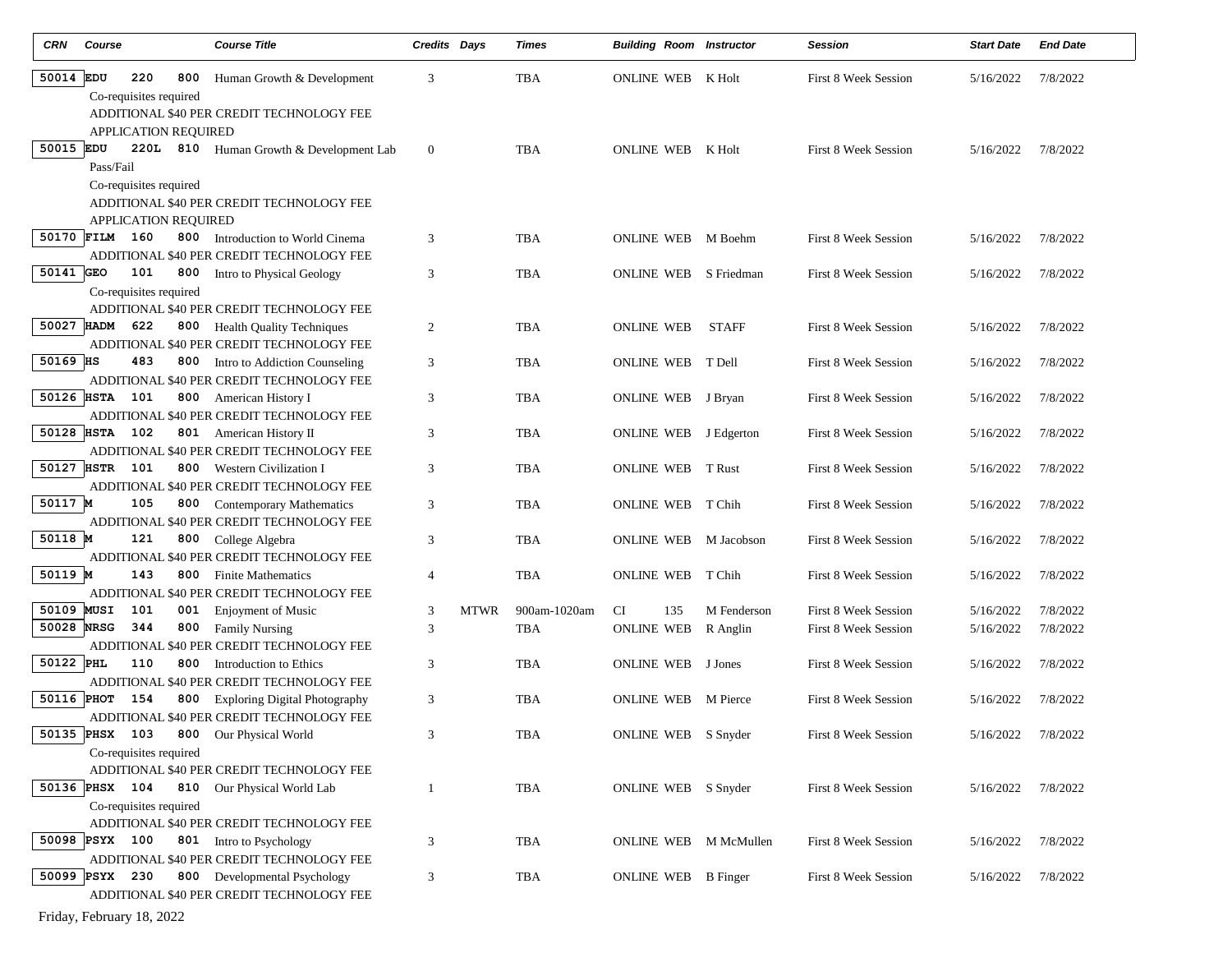| <b>CRN</b>   | Course                              | <b>Course Title</b>                                                                    | Credits Days   |   | Times              | <b>Building Room Instructor</b> |                 | <b>Session</b>              | <b>Start Date</b> | <b>End Date</b> |
|--------------|-------------------------------------|----------------------------------------------------------------------------------------|----------------|---|--------------------|---------------------------------|-----------------|-----------------------------|-------------------|-----------------|
|              | 50100 PSYX<br>340<br>800            | Abnormal Psychology<br>ADDITIONAL \$40 PER CREDIT TECHNOLOGY FEE                       | 3              |   | TBA                | <b>ONLINE WEB</b>               | K Nelson        | First 8 Week Session        | 5/16/2022         | 7/8/2022        |
| 50101 PSYX   | 461                                 | <b>800</b> Indust & Organiz Psych<br>ADDITIONAL \$40 PER CREDIT TECHNOLOGY FEE         | 3              |   | TBA                | <b>ONLINE WEB</b>               | M McMullen      | First 8 Week Session        | 5/16/2022         | 7/8/2022        |
| 50018 RD     | 517                                 | 800 Diagnostic Aspects<br>ADDITIONAL \$40 PER CREDIT TECHNOLOGY FEE                    | 3              |   | <b>TBA</b>         | ONLINE WEB                      | R Enger Waller  | <b>First 8 Week Session</b> | 5/16/2022         | 7/8/2022        |
|              | <b>APPLICATION REQUIRED</b>         |                                                                                        |                |   |                    |                                 |                 |                             |                   |                 |
| 50017 RD     | 520                                 | <b>800</b> Content Area Rd & Writing<br>ADDITIONAL \$40 PER CREDIT TECHNOLOGY FEE      | 3              |   | TBA                | <b>ONLINE WEB</b>               | K Dahle-Huff    | <b>First 8 Week Session</b> | 5/16/2022         | 7/8/2022        |
| 50095 REHA   | 201<br>800                          | Intro to Diversity in Counslng<br>ADDITIONAL \$40 PER CREDIT TECHNOLOGY FEE            | 3              | T | $150$ pm- $250$ pm | <b>ONLINE WEB</b>               | P Nichols       | <b>First 8 Week Session</b> | 5/16/2022         | 7/8/2022        |
| 50096 REHA   | 499                                 | 800 Capstone Addctn Trtmnt P & D<br>ADDITIONAL \$40 PER CREDIT TECHNOLOGY FEE          | $\overline{2}$ |   | TBA                | <b>ONLINE WEB</b>               | T Dell          | First 8 Week Session        | 5/16/2022         | 7/8/2022        |
| 50097 REHA   | 523                                 | 600 Advanced Group Counseling<br>ADDITIONAL \$40 PER CREDIT TECHNOLOGY FEE             | 3              |   | <b>TBA</b>         | 203<br><b>YSHB</b>              | L Holin         | <b>First 8 Week Session</b> | 5/16/2022         | 7/8/2022        |
|              |                                     | COURSE MEETS ON CAMPUS MAY 19-21 9AM-5PM IN YSHB 203                                   |                |   |                    |                                 |                 |                             |                   |                 |
| 50019 SCOU   | 527                                 | 800 Counseling in Elem & MS<br>ADDITIONAL \$40 PER CREDIT TECHNOLOGY FEE               | 3              |   | TBA                | <b>ONLINE WEB</b>               | <b>STAFF</b>    | <b>First 8 Week Session</b> | 5/16/2022         | 7/8/2022        |
| 50020 SCOU   | 554                                 | 800 Org & Admin School Counseling<br>ADDITIONAL \$40 PER CREDIT TECHNOLOGY FEE         | 3              |   | TBA                | <b>ONLINE WEB</b>               | <b>STAFF</b>    | <b>First 8 Week Session</b> | 5/16/2022         | 7/8/2022        |
| $50114$ SOCI | 101                                 | 801 Introduction to Sociology                                                          | $\mathfrak{Z}$ |   | TBA                | ONLINE WEB J Scroggins          |                 | First 8 Week Session        | 5/16/2022         | 7/8/2022        |
| $50110$ SOCI | 201                                 | ADDITIONAL \$40 PER CREDIT TECHNOLOGY FEE<br>800 Social Problems                       | 3              |   | TBA                | <b>ONLINE WEB</b>               | S Eliason       | <b>First 8 Week Session</b> | 5/16/2022         | 7/8/2022        |
| 50021 SPED   | 515<br>800                          | ADDITIONAL \$40 PER CREDIT TECHNOLOGY FEE<br>Ethics in Educ & Human Svcs               | 3              |   | TBA                | <b>ONLINE WEB</b>               | <b>STAFF</b>    | <b>First 8 Week Session</b> | 5/16/2022         | 7/8/2022        |
| 50022 SPED   | 533                                 | ADDITIONAL \$40 PER CREDIT TECHNOLOGY FEE<br>800 Lrning & Exp Anlysis of Bhvr          | 3              |   | <b>TBA</b>         | <b>ONLINE WEB</b>               | M Passage       | <b>First 8 Week Session</b> | 5/16/2022         | 7/8/2022        |
| 50024 SPED   | 550                                 | ADDITIONAL \$40 PER CREDIT TECHNOLOGY FEE<br><b>800</b> Tchng Stdnts w Emtnl/Bhvrl Dis | 3              |   | <b>TBA</b>         | ONLINE WEB                      | <b>B</b> Ernest | <b>First 8 Week Session</b> | 5/16/2022         | 7/8/2022        |
| 50025 SPED   | 570<br>800                          | ADDITIONAL \$40 PER CREDIT TECHNOLOGY FEE<br>EBP: Intell & Dev Disabilities            | 3              |   | TBA                | <b>ONLINE WEB</b>               | S Gregory       | First 8 Week Session        | 5/16/2022         | 7/8/2022        |
| 50026 SPED   | 592<br>800                          | ADDITIONAL \$40 PER CREDIT TECHNOLOGY FEE<br>Seminar                                   | 3              |   | TBA                | ONLINE WEB                      | M Passage       | <b>First 8 Week Session</b> | 5/16/2022         | 7/8/2022        |
| 50120 STAT   | 216<br>800                          | ADDITIONAL \$40 PER CREDIT TECHNOLOGY FEE<br>Introduction to Statistics                | $\overline{4}$ |   | <b>TBA</b>         | <b>ONLINE WEB</b>               | M Jacobson      | <b>First 8 Week Session</b> | 5/16/2022         | 7/8/2022        |
| 50123 WRIT   | 101                                 | ADDITIONAL \$40 PER CREDIT TECHNOLOGY FEE<br>800 College Writing I                     | 3              |   | <b>TBA</b>         | <b>ONLINE WEB</b> J Gentry      |                 | <b>First 8 Week Session</b> | 5/16/2022         | 7/8/2022        |
| 50124 WRIT   | 201                                 | ADDITIONAL \$40 PER CREDIT TECHNOLOGY FEE<br>800 College Writing II                    | 3              |   | <b>TBA</b>         | ONLINE WEB C Dewing             |                 | First 8 Week Session        | 5/16/2022         | 7/8/2022        |
| 50125 WRIT   | 220<br>800                          | ADDITIONAL \$40 PER CREDIT TECHNOLOGY FEE<br>Business & Prof Writing                   | 3              |   | TBA                | ONLINE WEB J Gentry             |                 | First 8 Week Session        | 5/16/2022         | 7/8/2022        |
|              |                                     | ADDITIONAL \$40 PER CREDIT TECHNOLOGY FEE                                              |                |   |                    |                                 |                 |                             |                   |                 |
|              | <b>Full Semester</b>                |                                                                                        |                |   |                    |                                 |                 |                             |                   |                 |
| 50152 ACT    | 498<br>004<br>Consent of Instructor | Internship/Cooperative Educ                                                            | $1 - 3$        |   | TBA                |                                 | S Nynas         | <b>Full Semester</b>        | 5/16/2022         | 8/12/2022       |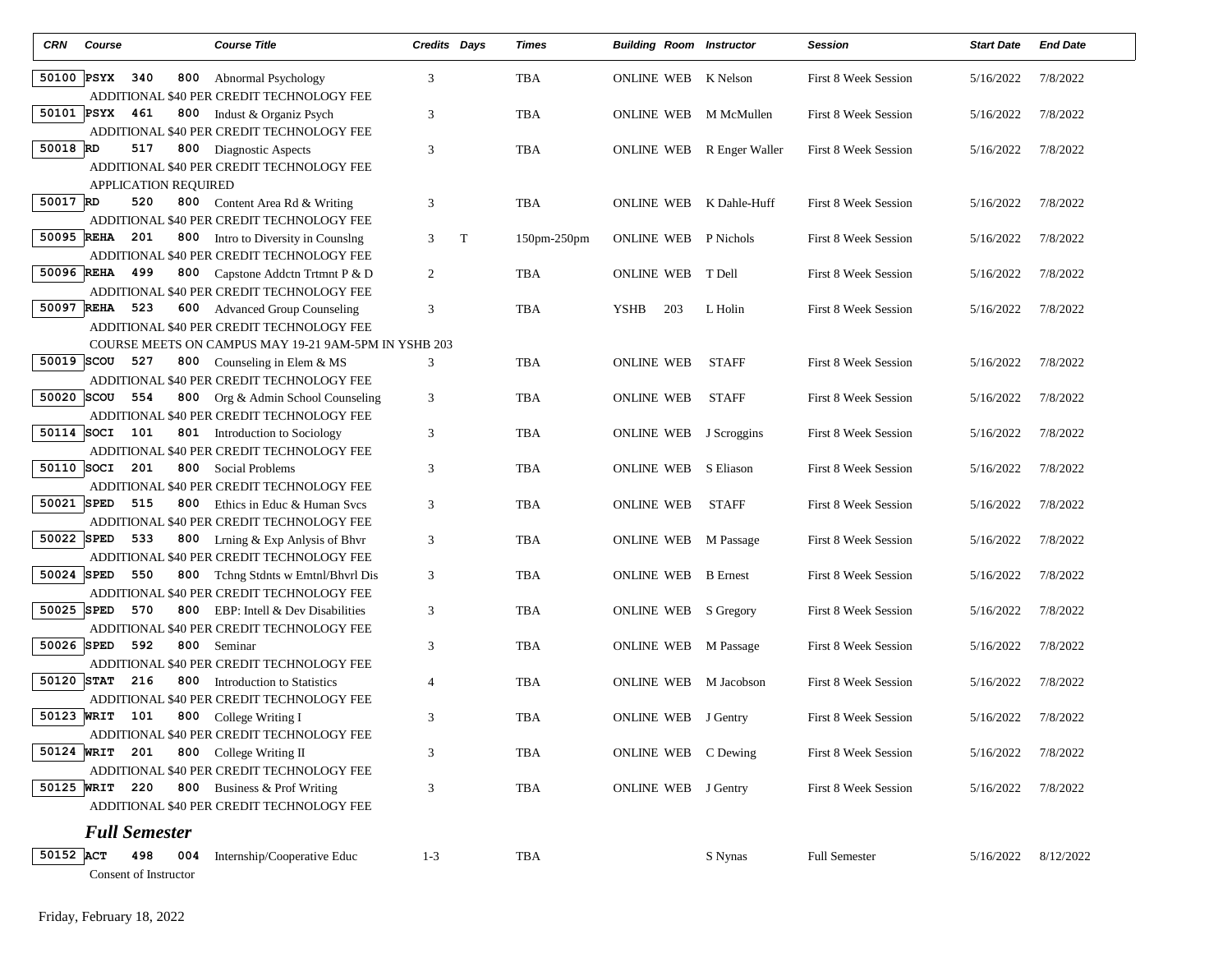| <b>CRN</b> | Course                                              | <b>Course Title</b>                                                           | <b>Credits Days</b> |    | Times         | <b>Building Room Instructor</b> |             | <b>Session</b>       | <b>Start Date</b>   | <b>End Date</b> |
|------------|-----------------------------------------------------|-------------------------------------------------------------------------------|---------------------|----|---------------|---------------------------------|-------------|----------------------|---------------------|-----------------|
| 50147 ACT  | 499<br>004<br>Consent of Instructor                 | Senior Thesis/Capstone                                                        | $3-6$               |    | <b>TBA</b>    |                                 | S Nynas     | <b>Full Semester</b> | 5/16/2022           | 8/12/2022       |
| 50161 AHMS | 144<br>800                                          | <b>Medical Terminology</b><br>ADDITIONAL \$40 PER CREDIT TECHNOLOGY FEE       | 3                   |    | TBA           | ONLINE WEB                      | M Bergerson | <b>Full Semester</b> | 5/16/2022           | 8/12/2022       |
| 50166 AHUS | 107<br>800<br>Consent of Instructor                 | <b>Ultrasound Physics</b>                                                     | 3                   |    | <b>TBA</b>    | ONLINE WEB V White              |             | <b>Full Semester</b> | 5/16/2022           | 8/12/2022       |
|            | Co-requisites required                              | ADDITIONAL \$40 PER CREDIT TECHNOLOGY FEE                                     |                     |    |               |                                 |             |                      |                     |                 |
|            | 50167 AHUS 108<br>800<br>Consent of Instructor      | Clinical Experience III                                                       | 4                   |    | <b>TBA</b>    | ONLINE WEB V White              |             | <b>Full Semester</b> | 5/16/2022           | 8/12/2022       |
|            | Co-requisites required                              | ADDITIONAL \$40 PER CREDIT TECHNOLOGY FEE                                     |                     |    |               |                                 |             |                      |                     |                 |
|            | 50157 AHXR 181<br>100<br>Consent of Instructor      | Radiology III Positioning Lab                                                 | 1                   | T  | 900am-300pm   | <b>HSCT</b><br>201              | J Jones     | <b>Full Semester</b> | 5/16/2022           | 8/12/2022       |
|            | Co-requisites required<br>50158 AHXR 195C 001       | Radiographic Clinical III                                                     | 9                   |    | TBA           |                                 | J Jones     | <b>Full Semester</b> | 5/16/2022           | 8/12/2022       |
|            | Consent of Instructor<br>Co-requisites required     |                                                                               |                     |    |               |                                 |             |                      |                     |                 |
|            | 50153 ATEP 578<br>800                               | Org and Admin in Athletic Trng<br>ADDITIONAL \$40 PER CREDIT TECHNOLOGY FEE   | 3                   |    | TBA           | ONLINE WEB S Nynas              |             | <b>Full Semester</b> | 5/16/2022           | 8/12/2022       |
| 50030 BGEN | 498<br>800                                          | Internship/Cooperative Educ<br>ADDITIONAL \$40 PER CREDIT TECHNOLOGY FEE      | 3                   |    | <b>TBA</b>    | <b>ONLINE WEB</b> J Perius      |             | <b>Full Semester</b> | 5/16/2022           | 8/12/2022       |
|            | 50164 BIOH 104<br>800                               | Basic Human Biology<br>ADDITIONAL \$40 PER CREDIT TECHNOLOGY FEE              | 3                   |    | TBA           | <b>ONLINE WEB</b>               | H Bone      | <b>Full Semester</b> | 5/16/2022           | 8/12/2022       |
|            | 50165 BIOH 105<br>810<br>Co-requisites required     | Basic Human Biology Lab                                                       | $\overline{1}$      |    | TBA           | ONLINE WEB                      | H Bone      | <b>Full Semester</b> | 5/16/2022           | 8/12/2022       |
|            | 50155 BIOH 201                                      | ADDITIONAL \$40 PER CREDIT TECHNOLOGY FEE<br>001 Human Anatomy & Physiology I | 3                   | TR | 1000am-1130am | HSCT<br>117                     | R Oblander  | <b>Full Semester</b> | 5/16/2022           | 8/12/2022       |
|            | Co-requisites required<br>50156 BIOH 202<br>100     | Human Anatomy & Phys I Lab                                                    | 1                   | T  | 1200pm-200pm  | HSCT<br>217                     | R Oblander  | <b>Full Semester</b> | 5/16/2022           | 8/12/2022       |
|            | Co-requisites required<br>50043 COMT 570<br>800     | <b>Applied Communication Studies</b>                                          | 3                   |    | <b>TBA</b>    | <b>ONLINE WEB</b>               | S Boerboom  | <b>Full Semester</b> | 5/16/2022           | 8/12/2022       |
|            | Consent of Instructor                               | ADDITIONAL \$40 PER CREDIT TECHNOLOGY FEE                                     |                     |    |               |                                 |             |                      |                     |                 |
| 50044 COMT | CROSS-LISTED: COMT 590-800<br>590<br>800            | Internship                                                                    | $1-6$               |    | TBA           | ONLINE WEB                      | S Boerboom  | <b>Full Semester</b> | 5/16/2022           | 8/12/2022       |
|            | Consent of Instructor<br>CROSS-LISTED: COMT 570-800 | ADDITIONAL \$40 PER CREDIT TECHNOLOGY FEE                                     |                     |    |               |                                 |             |                      |                     |                 |
|            | 50041 COMX 498<br>Consent of Instructor             | 800 Internship/Cooperative Educ                                               | $1-9$               |    | TBA           | ONLINE WEB S Boerboom           |             | <b>Full Semester</b> | 5/16/2022 8/12/2022 |                 |
|            | CROSS-LISTED: COMX 499-800                          | ADDITIONAL \$40 PER CREDIT TECHNOLOGY FEE                                     |                     |    |               |                                 |             |                      |                     |                 |
|            | 50042 COMX 499<br>Consent of Instructor             | 800 Capstone                                                                  | 3                   |    | TBA           | ONLINE WEB S Boerboom           |             | <b>Full Semester</b> | 5/16/2022           | 8/12/2022       |
|            | CROSS-LISTED: COMX 498-800                          | ADDITIONAL \$40 PER CREDIT TECHNOLOGY FEE                                     |                     |    |               |                                 |             |                      |                     |                 |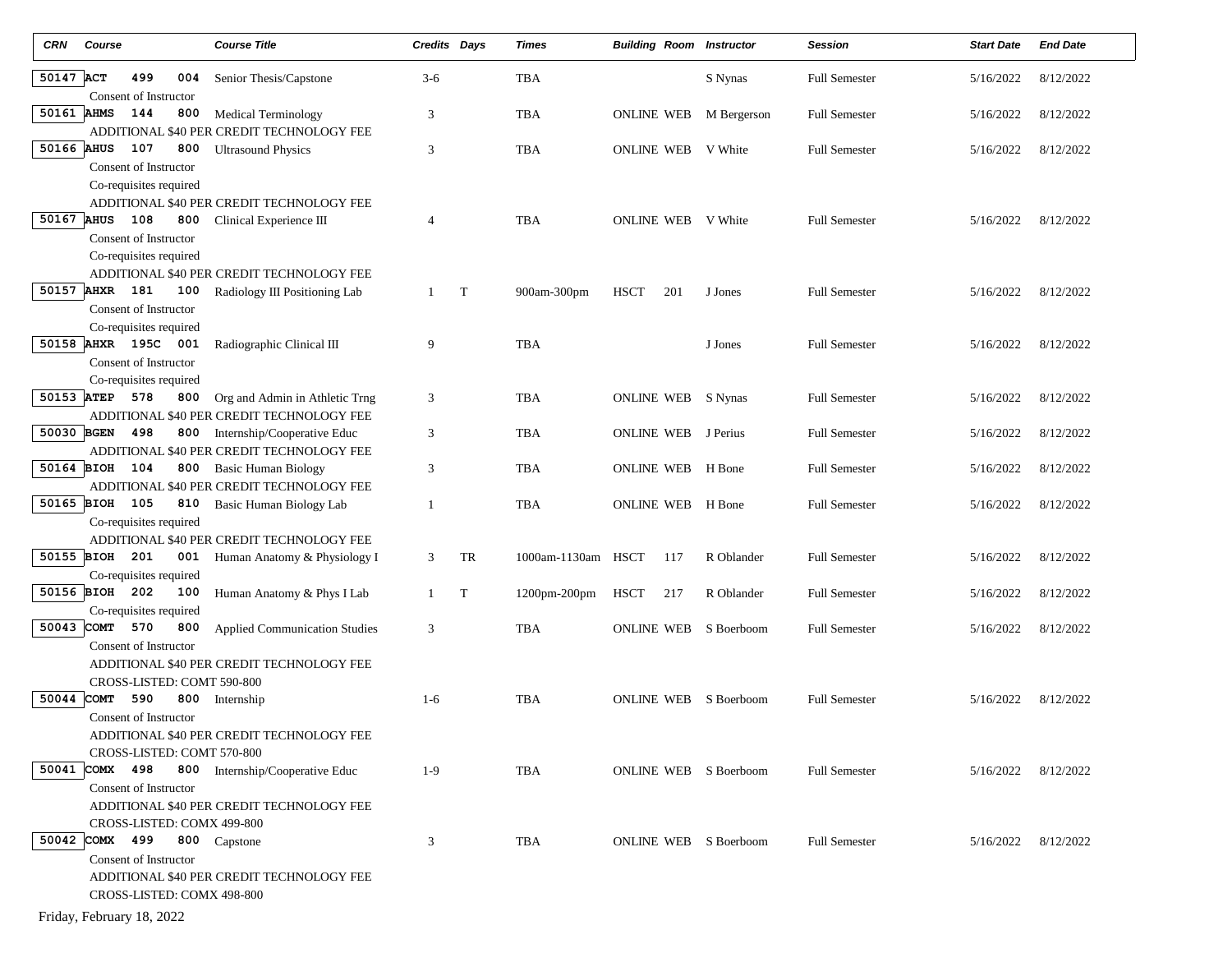| CRN        | Course                                    |                        | <b>Course Title</b>                                               | <b>Credits Days</b> |    | Times               | <b>Building Room Instructor</b> |              | <b>Session</b>       | <b>Start Date</b> | <b>End Date</b> |  |
|------------|-------------------------------------------|------------------------|-------------------------------------------------------------------|---------------------|----|---------------------|---------------------------------|--------------|----------------------|-------------------|-----------------|--|
| 50162 ECP  |                                           | 250<br>800             | <b>NREMT</b> Exam Preparation                                     | 3                   |    | <b>TBA</b>          | <b>ONLINE WEB</b>               | C Landon     | <b>Full Semester</b> | 5/16/2022         | 8/12/2022       |  |
|            |                                           | Consent of Instructor  |                                                                   |                     |    |                     |                                 |              |                      |                   |                 |  |
|            |                                           |                        | ADDITIONAL \$40 PER CREDIT TECHNOLOGY FEE                         |                     |    |                     |                                 |              |                      |                   |                 |  |
| 50163 ECP  |                                           | 251<br>810             | NREMT Exam Prep Lab                                               | 1                   |    | <b>TBA</b>          | ONLINE WEB C Landon             |              | <b>Full Semester</b> | 5/16/2022         | 8/12/2022       |  |
|            |                                           | Consent of Instructor  |                                                                   |                     |    |                     |                                 |              |                      |                   |                 |  |
|            |                                           |                        | ADDITIONAL \$40 PER CREDIT TECHNOLOGY FEE                         |                     |    |                     |                                 |              |                      |                   |                 |  |
| 50159 ECP  |                                           | 295<br>001             | Field Internship                                                  | 8                   |    | <b>TBA</b>          |                                 | C Landon     | <b>Full Semester</b> | 5/16/2022         | 8/12/2022       |  |
|            |                                           | Consent of Instructor  |                                                                   |                     |    |                     |                                 |              |                      |                   |                 |  |
| 50160 ECP  |                                           | 295<br>002             | Field Internship                                                  | 8                   |    | <b>TBA</b>          |                                 | E Barbeau    | <b>Full Semester</b> | 5/16/2022         | 8/12/2022       |  |
|            |                                           | Consent of Instructor  |                                                                   |                     |    |                     |                                 |              |                      |                   |                 |  |
|            | 50009 HADM 690                            | 800                    | Internship                                                        | 3                   |    | TBA                 | <b>ONLINE WEB</b>               | <b>STAFF</b> | <b>Full Semester</b> | 5/16/2022         | 8/12/2022       |  |
|            | Pass/Fail                                 |                        |                                                                   |                     |    |                     |                                 |              |                      |                   |                 |  |
|            |                                           | 201                    | ADDITIONAL \$40 PER CREDIT TECHNOLOGY FEE                         |                     |    |                     |                                 |              |                      |                   |                 |  |
| 50148 HTH  |                                           | 800                    | <b>Health Issues for Educators</b>                                | 3                   |    | <b>TBA</b>          | ONLINE WEB L Fitzgerald         |              | <b>Full Semester</b> | 5/16/2022         | 8/12/2022       |  |
| 50035 M    |                                           | 095<br>80              | ADDITIONAL \$40 PER CREDIT TECHNOLOGY FEE<br>Intermediate Algebra | 4                   |    | TBA                 | <b>ONLINE WEB</b>               | A Garza      | <b>Full Semester</b> | 5/16/2022         | 8/12/2022       |  |
|            |                                           |                        | ADDITIONAL \$40 PER CREDIT TECHNOLOGY FEE                         |                     |    |                     |                                 |              |                      |                   |                 |  |
| 50036 M    |                                           | 095                    | 80E Intermediate Algebra                                          | 4                   |    | TBA                 | ONLINE WEB                      | A Garza      | <b>Full Semester</b> | 5/16/2022         | 8/12/2022       |  |
|            |                                           |                        | ADDITIONAL \$40 PER CREDIT TECHNOLOGY FEE                         |                     |    |                     |                                 |              |                      |                   |                 |  |
|            | <b>ENHANCED</b>                           |                        |                                                                   |                     |    |                     |                                 |              |                      |                   |                 |  |
| 50033 M    |                                           | 114<br>70              | <b>Extended Technical Mathematics</b>                             | 3                   | TR | $1200$ pm- $130$ pm | HSCT<br>107                     | E Gilbertsen | <b>Full Semester</b> | 5/16/2022         | 8/12/2022       |  |
|            |                                           |                        | ADDITIONAL \$40 PER CREDIT TECHNOLOGY FEE                         |                     |    |                     |                                 |              |                      |                   |                 |  |
|            |                                           |                        | HYFLEX-STUDENTS MAY ATTEND IN PERSON OR ONLINE/REMOTELY           |                     |    |                     |                                 |              |                      |                   |                 |  |
| 50174 M    |                                           | 114<br>70E             | <b>Extended Technical Mathematics</b>                             | 3                   | TR | 1050am-1150am HSCT  | 107                             | E Gilbertsen | <b>Full Semester</b> | 5/16/2022         | 8/12/2022       |  |
|            |                                           |                        |                                                                   |                     | TR | 1200pm-130pm        | 107<br>HSCT                     |              |                      |                   |                 |  |
|            |                                           |                        | ADDITIONAL \$40 PER CREDIT TECHNOLOGY FEE                         |                     |    |                     |                                 |              |                      |                   |                 |  |
|            |                                           |                        | HYFLEX-STUDENTS MAY ATTEND IN PERSON OR ONLINE/REMOTELY           |                     |    |                     |                                 |              |                      |                   |                 |  |
|            | <b>ENHANCED</b>                           |                        |                                                                   |                     |    |                     |                                 |              |                      |                   |                 |  |
|            | 50010 NRSG 463                            | 800                    | Leader/Manage for the RN                                          | 5                   |    | <b>TBA</b>          | ONLINE WEB R Anglin             |              | <b>Full Semester</b> | 5/16/2022         | 8/12/2022       |  |
|            |                                           | Co-requisites required |                                                                   |                     |    |                     |                                 |              |                      |                   |                 |  |
|            |                                           |                        | ADDITIONAL \$40 PER CREDIT TECHNOLOGY FEE                         |                     |    |                     |                                 |              |                      |                   |                 |  |
|            | 50011 NRSG 464                            | 800                    | Leader/Manage for the RN Cl                                       | 1                   |    | <b>TBA</b>          | <b>ONLINE WEB</b>               | R Muller     | <b>Full Semester</b> | 5/16/2022         | 8/12/2022       |  |
|            |                                           | Co-requisites required |                                                                   |                     |    |                     |                                 |              |                      |                   |                 |  |
| 50038 PSYC |                                           | 591<br>001             | ADDITIONAL \$40 PER CREDIT TECHNOLOGY FEE                         | $1-6$               |    | TBA                 |                                 | M McMullen   | <b>Full Semester</b> | 5/16/2022         | 8/12/2022       |  |
|            |                                           | Consent of Instructor  | <b>Independent Study</b>                                          |                     |    |                     |                                 |              |                      |                   |                 |  |
| 50039 PSYC |                                           | 596<br>001             | Coop Education/Internship                                         | $1-9$               |    | <b>TBA</b>          |                                 | M McMullen   | <b>Full Semester</b> | 5/16/2022         | 8/12/2022       |  |
|            |                                           | Consent of Instructor  |                                                                   |                     |    |                     |                                 |              |                      |                   |                 |  |
|            | 50040 PSYX 498                            | 001                    | Internship/Cooperative Educ                                       | $1-6$               |    | TBA                 |                                 | M McMullen   | <b>Full Semester</b> | 5/16/2022         | 8/12/2022       |  |
|            |                                           | Consent of Instructor  |                                                                   |                     |    |                     |                                 |              |                      |                   |                 |  |
|            | 50031 REHA 501                            | 800                    | Princ Rehab & Mntl Hlth Coun                                      | 3                   |    | TBA                 | ONLINE WEB                      | A Masood     | <b>Full Semester</b> | 5/16/2022         | 8/12/2022       |  |
|            |                                           |                        | ADDITIONAL \$40 PER CREDIT TECHNOLOGY FEE                         |                     |    |                     |                                 |              |                      |                   |                 |  |
|            | 50032 REHA 502                            |                        | 800 Indiv & Fmly Response to Dsblt                                | 3                   |    | <b>TBA</b>          | <b>ONLINE WEB</b> A Masood      |              | <b>Full Semester</b> | 5/16/2022         | 8/12/2022       |  |
|            |                                           |                        | ADDITIONAL \$40 PER CREDIT TECHNOLOGY FEE                         |                     |    |                     |                                 |              |                      |                   |                 |  |
|            | 50034 REHA 515                            | 800                    | Med & Psych Aspects Disability                                    | 3                   |    | TBA                 | <b>ONLINE WEB</b> A Mertes      |              | <b>Full Semester</b> | 5/16/2022         | 8/12/2022       |  |
|            | ADDITIONAL \$40 PER CREDIT TECHNOLOGY FEE |                        |                                                                   |                     |    |                     |                                 |              |                      |                   |                 |  |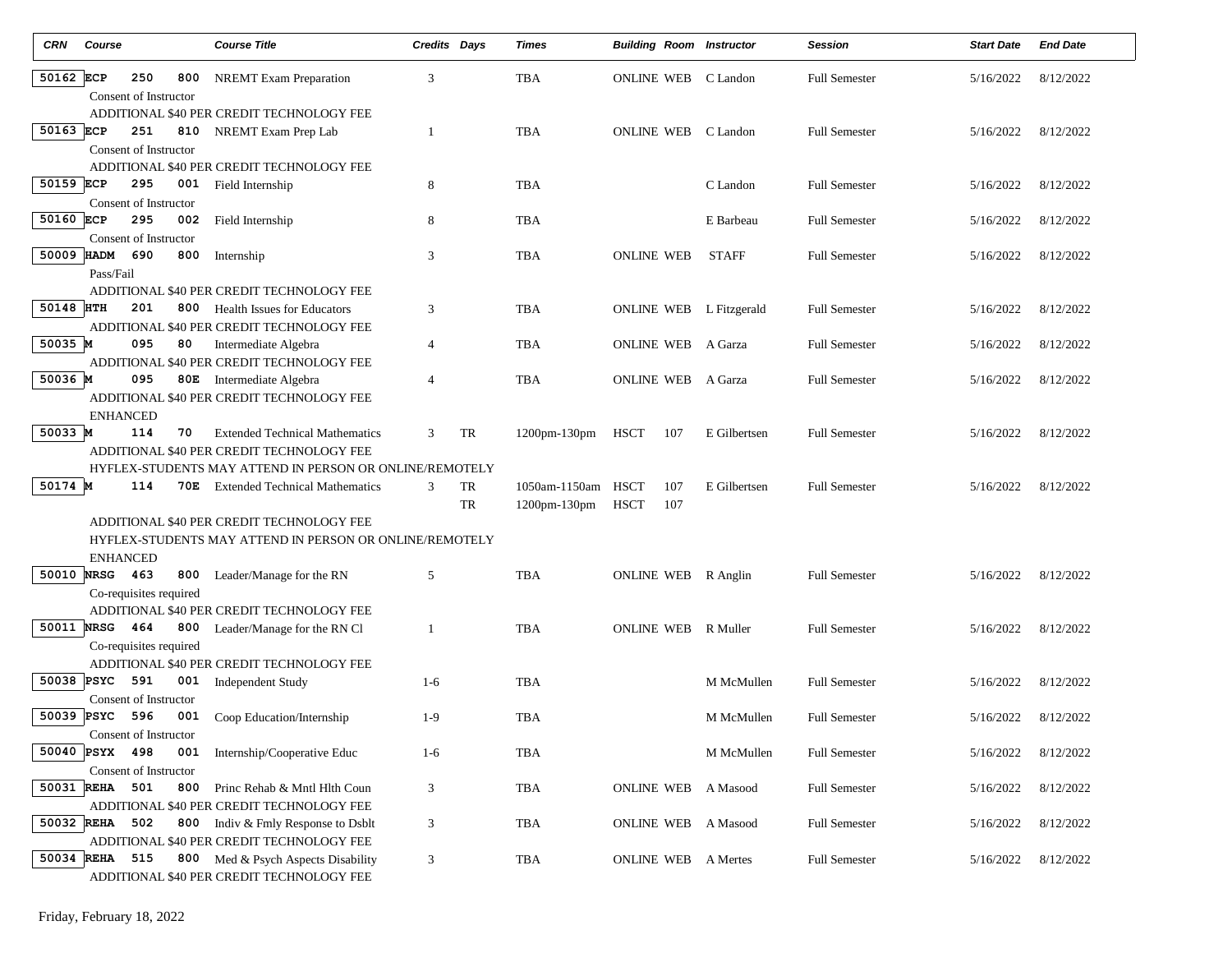| CRN        | Course                                             | <b>Course Title</b>                                                            | Credits Days   |             | <b>Times</b>             | <b>Building Room Instructor</b> |              | <b>Session</b>                        | <b>Start Date</b> | <b>End Date</b> |
|------------|----------------------------------------------------|--------------------------------------------------------------------------------|----------------|-------------|--------------------------|---------------------------------|--------------|---------------------------------------|-------------------|-----------------|
| 50037 WRIT | 095<br>800                                         | Developmental Writing<br>ADDITIONAL \$40 PER CREDIT TECHNOLOGY FEE             | 3              |             | <b>TBA</b>               | <b>ONLINE WEB</b> A Bailey      |              | <b>Full Semester</b>                  | 5/16/2022         | 8/12/2022       |
|            | <b>Five Weeks</b>                                  |                                                                                |                |             |                          |                                 |              |                                       |                   |                 |
|            | 50029 CAPP<br>120<br>800                           | Introduction to Computers<br>ADDITIONAL \$40 PER CREDIT TECHNOLOGY FEE         | 3              |             | <b>TBA</b>               | ONLINE WEB                      | C McKenzie   | <b>Five Weeks</b>                     | 7/11/2022         | 8/12/2022       |
| 50001 HADM | 645<br>800                                         | Rural-Frontier Hlthcare Mgt<br>ADDITIONAL \$40 PER CREDIT TECHNOLOGY FEE       | $\overline{2}$ |             | TBA                      | <b>ONLINE WEB</b>               | <b>STAFF</b> | <b>Five Weeks</b>                     | 7/11/2022         | 8/12/2022       |
| 50149 HTH  | 411<br>800                                         | Alcohol, Tobacco, Drug Prevent<br>ADDITIONAL \$40 PER CREDIT TECHNOLOGY FEE    | 3              |             | TBA                      | <b>ONLINE WEB</b>               | <b>STAFF</b> | <b>Five Weeks</b>                     | 7/11/2022         | 8/12/2022       |
| 50045 LIT  | 110<br>800                                         | Intro to Literature<br>ADDITIONAL \$40 PER CREDIT TECHNOLOGY FEE               | 3              |             | TBA                      | <b>ONLINE WEB</b>               | D Jones      | <b>Five Weeks</b>                     | 7/11/2022         | 8/12/2022       |
| 50002 NRSG | 361                                                | 800 Global Nursing<br>ADDITIONAL \$40 PER CREDIT TECHNOLOGY FEE                | 3              |             | <b>TBA</b>               | ONLINE WEB                      | R Muller     | <b>Five Weeks</b>                     | 7/11/2022         | 8/12/2022       |
|            | <b>Second 8 Week Session</b>                       |                                                                                |                |             |                          |                                 |              |                                       |                   |                 |
| 50146 ACTG | 102                                                | 800 Accounting Procedures II<br>ADDITIONAL \$40 PER CREDIT TECHNOLOGY FEE      | 3              |             | TBA                      | ONLINE WEB N Bogunovich         |              | Second 8 Week Session                 | 6/20/2022         | 8/12/2022       |
| 50075 ACTG | 202<br>800                                         | Principles of Managerial Acct<br>ADDITIONAL \$40 PER CREDIT TECHNOLOGY FEE     | 3              |             | TBA                      | <b>ONLINE WEB</b> S Butterfield |              | Second 8 Week Session                 | 6/20/2022         | 8/12/2022       |
| 50173 ACTG | 320<br>800                                         | <b>Accounting Data Analytics</b><br>ADDITIONAL \$40 PER CREDIT TECHNOLOGY FEE  | 3              |             | <b>TBA</b>               | ONLINE WEB Y Wang               |              | Second 8 Week Session                 | 6/20/2022         | 8/12/2022       |
| 50060 ARTH | 160<br>800                                         | <b>Global Visual Culture</b><br>ADDITIONAL \$40 PER CREDIT TECHNOLOGY FEE      | 3              |             | <b>TBA</b>               | ONLINE WEB                      | R OBrien     | Second 8 Week Session                 | 6/20/2022         | 8/12/2022       |
| 50168 ARTZ | 105<br>800                                         | Visual Language-Drawing<br>ADDITIONAL \$40 PER CREDIT TECHNOLOGY FEE           | 3              |             | TBA                      | <b>ONLINE WEB</b>               | M Pierce     | Second 8 Week Session                 | 6/20/2022         | 8/12/2022       |
| 50129 ASTR | 110<br>800                                         | Introduction to Astronomy<br>ADDITIONAL \$40 PER CREDIT TECHNOLOGY FEE         | 3              | <b>MTWR</b> | 900am-1010am             | <b>ONLINE WEB</b>               | S Wiles      | Second 8 Week Session                 | 6/20/2022         | 8/12/2022       |
|            | 50130 ASTR<br>111<br>610<br>Co-requisites required | Introduction to Astronomy Lab                                                  | 1              | TR          | 1020am-1120am ONLINE WEB |                                 | S Wiles      | Second 8 Week Session                 | 6/20/2022         | 8/12/2022       |
|            |                                                    | ADDITIONAL \$40 PER CREDIT TECHNOLOGY FEE                                      |                |             |                          |                                 |              |                                       |                   |                 |
| 50154 ATEP | 534<br>600                                         | Athletic Training Techniques I<br>ADDITIONAL \$40 PER CREDIT TECHNOLOGY FEE    | 3              | MTWR        | 100pm-300pm              | YSHB<br>130                     | S Nynas      | Second 8 Week Session                 | 6/20/2022         | 8/12/2022       |
| 50150 ATEP | 542<br>001                                         | <b>Lower Extremety Assessment</b>                                              | 3              | <b>MTWR</b> | 1000am-1200pm            | YSHB<br>130                     | T Atencio    | Second 8 Week Session                 | 6/20/2022         | 8/12/2022       |
| 50143 BGEN | 105B<br>800                                        | Introduction to Business                                                       | 3              |             | <b>TBA</b>               | <b>ONLINE WEB</b>               |              | H Thompson-Bahm Second 8 Week Session | 6/20/2022         | 8/12/2022       |
| 50077 BGEN | 315<br>800                                         | ADDITIONAL \$40 PER CREDIT TECHNOLOGY FEE<br><b>Applied Business Decisions</b> | 3              |             | <b>TBA</b>               | <b>ONLINE WEB</b>               | R Sah        | Second 8 Week Session                 | 6/20/2022         | 8/12/2022       |
| 50131 BIOB | 101                                                | ADDITIONAL \$40 PER CREDIT TECHNOLOGY FEE<br>801 Discover Biology              | 3              |             | <b>TBA</b>               | ONLINE WEB D Butler             |              | Second 8 Week Session                 | 6/20/2022         | 8/12/2022       |
|            | 50132 BIOB 102                                     | ADDITIONAL \$40 PER CREDIT TECHNOLOGY FEE<br>811 Discover Biology Lab          | 1              |             | <b>TBA</b>               | ONLINE WEB D Butler             |              | Second 8 Week Session                 | 6/20/2022         | 8/12/2022       |
|            | Co-requisites required                             | ADDITIONAL \$40 PER CREDIT TECHNOLOGY FEE                                      |                |             |                          |                                 |              |                                       |                   |                 |
| 50078 BMGT | 329<br>800                                         | Human Resource Management<br>ADDITIONAL \$40 PER CREDIT TECHNOLOGY FEE         | 3              |             | TBA                      | ONLINE WEB                      | D Larsen     | Second 8 Week Session                 | 6/20/2022         | 8/12/2022       |
| 50079 BMGT | 335                                                | 800 Management & Organization<br>ADDITIONAL \$40 PER CREDIT TECHNOLOGY FEE     | 3              |             | <b>TBA</b>               | ONLINE WEB D Larsen             |              | Second 8 Week Session                 | 6/20/2022         | 8/12/2022       |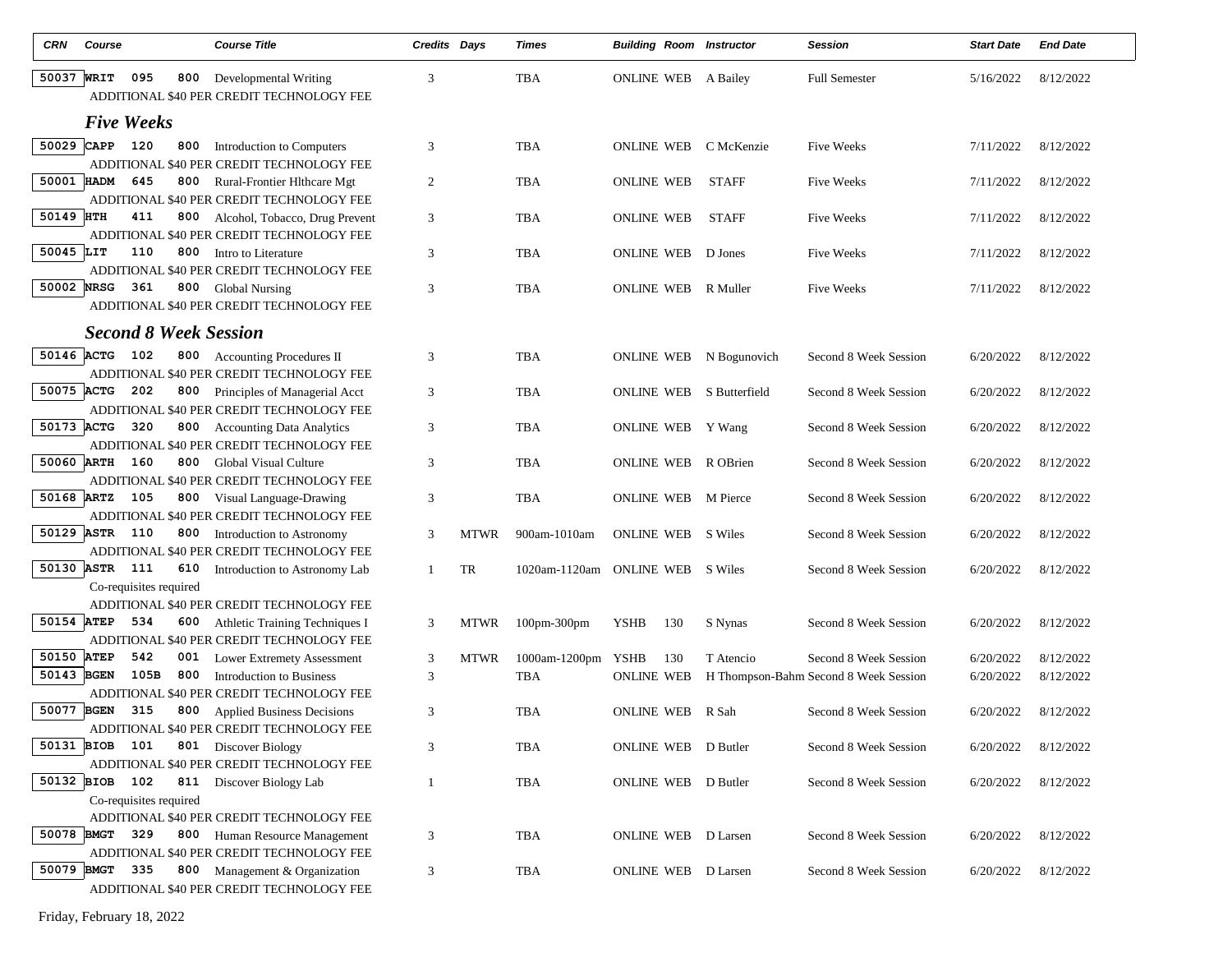| <b>CRN</b> | Course                                       | <b>Course Title</b>                                                           | Credits Days   |     | Times            |                           |             | <b>Building Room Instructor</b> | Session               | <b>Start Date</b>   | <b>End Date</b> |
|------------|----------------------------------------------|-------------------------------------------------------------------------------|----------------|-----|------------------|---------------------------|-------------|---------------------------------|-----------------------|---------------------|-----------------|
| 50081 BMKT | 325<br>800                                   | Principles of Marketing<br>ADDITIONAL \$40 PER CREDIT TECHNOLOGY FEE          | 3              |     | TBA              | <b>ONLINE WEB</b> A Otien |             |                                 | Second 8 Week Session | 6/20/2022           | 8/12/2022       |
| 50082 BMKT | 342                                          | 800 Marketing Research<br>ADDITIONAL \$40 PER CREDIT TECHNOLOGY FEE           | 3              |     | <b>TBA</b>       | <b>ONLINE WEB</b>         |             | A Talafuse                      | Second 8 Week Session | 6/20/2022           | 8/12/2022       |
| 50051      | <b>CAPP</b><br>120<br>001                    | Introduction to Computers                                                     | 3              | TWR | 1000am-1150am    | <b>COT</b>                | <b>B012</b> | <b>B</b> Johnson                | Second 8 Week Session | 6/20/2022           | 8/12/2022       |
| 50083 CAPP | 120<br>801                                   | Introduction to Computers<br>ADDITIONAL \$40 PER CREDIT TECHNOLOGY FEE        | 3              |     | TBA              | <b>ONLINE WEB</b>         |             | C McKenzie                      | Second 8 Week Session | 6/20/2022           | 8/12/2022       |
|            | 50052 CAPP 156                               | 800 MS Excel                                                                  | 3              |     | TBA              | ONLINE WEB                |             | B Johnson                       | Second 8 Week Session | 6/20/2022           | 8/12/2022       |
|            |                                              | ADDITIONAL \$40 PER CREDIT TECHNOLOGY FEE                                     |                |     |                  |                           |             |                                 |                       |                     |                 |
| 50048 COMT | 526                                          | 800 Case Studies in PR                                                        | 3              |     | TBA              |                           |             | <b>ONLINE WEB</b> S Keller      | Second 8 Week Session | 6/20/2022           | 8/12/2022       |
|            |                                              | ADDITIONAL \$40 PER CREDIT TECHNOLOGY FEE                                     |                |     |                  |                           |             |                                 |                       |                     |                 |
| 50050 COMT | CROSS-LISTED: COMX 456-800<br>591            | <b>800</b> IND: Comm & Socialization                                          | 3              |     | TBA              | ONLINE WEB M Aley         |             |                                 | Second 8 Week Session | 6/20/2022           | 8/12/2022       |
|            |                                              | ADDITIONAL \$40 PER CREDIT TECHNOLOGY FEE                                     |                |     |                  |                           |             |                                 |                       |                     |                 |
|            | CROSS-LISTED: COMX 491-800                   |                                                                               |                |     |                  |                           |             |                                 |                       |                     |                 |
|            | 50054 COMX 106                               | 800 Comm in a Dynamic Workplace                                               | 3              |     | TBA              | ONLINE WEB                |             | C Whitlatch                     | Second 8 Week Session | 6/20/2022           | 8/12/2022       |
|            |                                              | ADDITIONAL \$40 PER CREDIT TECHNOLOGY FEE                                     |                |     |                  |                           |             |                                 |                       |                     |                 |
|            | 50058 COMX 111                               | 600 Intro to Public Speaking                                                  | 3              | TWR | 1030am-1200pm LA |                           | 627         | S Balter-Reitz                  | Second 8 Week Session | 6/20/2022           | 8/12/2022       |
|            |                                              | ADDITIONAL \$40 PER CREDIT TECHNOLOGY FEE                                     |                |     |                  |                           |             |                                 |                       |                     |                 |
|            | 50059 COMX 115                               | 801 Intro to Interpersonal Comm<br>ADDITIONAL \$40 PER CREDIT TECHNOLOGY FEE  | 3              |     | TBA              | ONLINE WEB M Aley         |             |                                 | Second 8 Week Session | 6/20/2022           | 8/12/2022       |
| 50047      | COMX 456                                     | <b>800</b> Case Studies in Public Rltns                                       | 3              |     | <b>TBA</b>       |                           |             | ONLINE WEB S Keller             | Second 8 Week Session | 6/20/2022           | 8/12/2022       |
|            |                                              | ADDITIONAL \$40 PER CREDIT TECHNOLOGY FEE                                     |                |     |                  |                           |             |                                 |                       |                     |                 |
|            | CROSS-LISTED: COMT 526-800                   |                                                                               |                |     |                  |                           |             |                                 |                       |                     |                 |
|            | 50049 COMX 491                               | <b>800</b> SP TP: Comm & Socialization                                        | 3              |     | TBA              | ONLINE WEB M Aley         |             |                                 | Second 8 Week Session | 6/20/2022           | 8/12/2022       |
|            |                                              | ADDITIONAL \$40 PER CREDIT TECHNOLOGY FEE                                     |                |     |                  |                           |             |                                 |                       |                     |                 |
|            | CROSS-LISTED: COMT 591-800                   |                                                                               |                |     |                  |                           |             |                                 |                       |                     |                 |
|            | 50003 EDCI<br>500                            | 800 Curriculum Development                                                    | $\overline{2}$ |     | TBA              | <b>ONLINE WEB</b>         |             | <b>M</b> Reaves                 | Second 8 Week Session | 6/20/2022           | 8/12/2022       |
|            |                                              | ADDITIONAL \$40 PER CREDIT TECHNOLOGY FEE                                     |                |     |                  |                           |             |                                 |                       |                     |                 |
| 50012 EDCI | 533                                          | 800 Adv Study in Math Instruction                                             | 3              |     | TBA              | ONLINE WEB C Day          |             |                                 | Second 8 Week Session | 6/20/2022           | 8/12/2022       |
|            | 50004 EDCI 572                               | ADDITIONAL \$40 PER CREDIT TECHNOLOGY FEE<br>800 Intro Educational Technology | 3              |     | TBA              | <b>ONLINE WEB</b>         |             | E Westbrook                     | Second 8 Week Session | 6/20/2022           | 8/12/2022       |
|            |                                              | ADDITIONAL \$40 PER CREDIT TECHNOLOGY FEE                                     |                |     |                  |                           |             |                                 |                       |                     |                 |
| 50005 EDF  | 530                                          | 800 Adv Human Dev & Learning                                                  | 3              |     | TBA              | ONLINE WEB                |             | <b>M</b> Reaves                 | Second 8 Week Session | 6/20/2022           | 8/12/2022       |
|            |                                              | ADDITIONAL \$40 PER CREDIT TECHNOLOGY FEE                                     |                |     |                  |                           |             |                                 |                       |                     |                 |
| 50016 EDU  | 315<br>800                                   | IEFA in the Montana Classroom                                                 | 2              |     | TBA              | ONLINE WEB C Day          |             |                                 | Second 8 Week Session | 6/20/2022           | 8/12/2022       |
|            |                                              | ADDITIONAL \$40 PER CREDIT TECHNOLOGY FEE                                     |                |     |                  |                           |             |                                 |                       |                     |                 |
|            |                                              | 50175 ENST 492 001 IND: Env Stewardship Ag Tour                               | $1 - 8$        |     | TBA              |                           |             | S Gilbertz                      | Second 8 Week Session | 6/20/2022 8/12/2022 |                 |
|            | Consent of Instructor<br>TOUR DATES: 6/28-29 |                                                                               |                |     |                  |                           |             |                                 |                       |                     |                 |
|            | 50006 HADM 687                               | 800 Healthcare Mkt & Strategy                                                 | $\sqrt{3}$     |     | TBA              |                           |             | ONLINE WEB W Zimmerman          | Second 8 Week Session | 6/20/2022           | 8/12/2022       |
|            |                                              | ADDITIONAL \$40 PER CREDIT TECHNOLOGY FEE                                     |                |     |                  |                           |             |                                 |                       |                     |                 |
| 50053 HS   | 345                                          | 800 Legal, Ethical, Prof Iss in HS                                            | 3              |     | TBA              |                           |             | <b>ONLINE WEB</b> P Nichols     | Second 8 Week Session | 6/20/2022           | 8/12/2022       |
|            |                                              | ADDITIONAL \$40 PER CREDIT TECHNOLOGY FEE                                     |                |     |                  |                           |             |                                 |                       |                     |                 |
|            | 50072 HSTA<br>102                            | 800 American History II                                                       | 3              |     | TBA              |                           |             | ONLINE WEB R De La Cruz         | Second 8 Week Session | 6/20/2022           | 8/12/2022       |
|            |                                              | ADDITIONAL \$40 PER CREDIT TECHNOLOGY FEE                                     |                |     |                  |                           |             |                                 |                       |                     |                 |